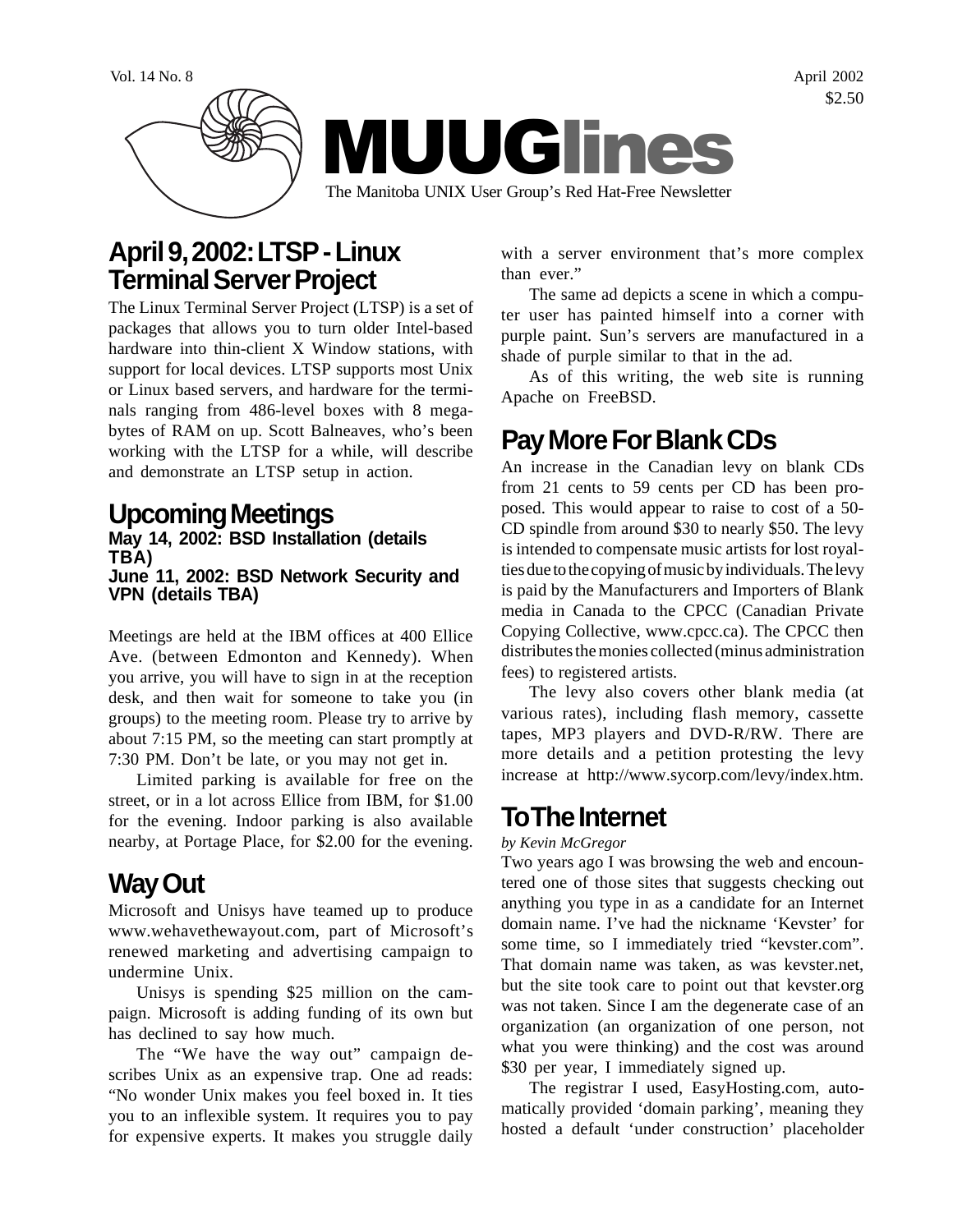page for my newly registered domain name. In a trivial sense, I now had a web presence! The hosting company also offered space to maintain an actual web site on their hosts, but I thought the price was too high at the time. For two years, kevster.org languished.

I had always been meaning to 'do something' with the domain, but I never seemed to get around to it. It seemed like a lot of work, and while creating a web site isn't all that hard, the process of getting my domain name pointed to the web site wasn't at all clear. In addition, putting up a web site on someone's host seemed to cost too much or provide too little flexibility and control.

Early this year, all of that started to change. MUUG member Shawn Wallbridge (shawn@ synack-hosting.com) determined that for a reasonable cost, he could get some office space and lease an Internet connection from a local communications company. He would then offer to provide a portion of the space and the connection's bandwidth to anyone who wanted a permanent Internet presence in exchange for paying part of the fees.

I have a cable modem, but the IP address is provided by DHCP, meaning that the address can change from time to time. If I had my domain name pointed at that address, I would have to be careful to track any IP change and arrange to update the domain name servers that pointed to my site. The updates would be rare, but the site could be unavailable for a few days while the changed address propagated through the Internet. Also, there may be a fee associated with each change.

Taking advantage of Shawn's offer and setting up my own system at his site solved two main problems. The IP address would be stable, and I would have as much control and flexibility as I wanted. The only remaining issue was how to point the domain name at the right IP address.

#### **DNS Options**

I knew I would have to arrange for a DNS server somewhere to be configured to provide authoritative replies to requests for my domain name. A second DNS server (a 'slave') is strongly recommended, if not required, for redundancy. You can have as many as you want - the more the merrier. I found there are several sites that offer free DNS services. Granitecanyon.com, secondary.com, zoneedit.com and gratisdns.de all provide some

level of free service.

That's all well and good, but who do I tell that there is a different authority for my domain? And how do I do it? When I originally signed up for the domain name, I poked around the support portion of EasyHosting's web site, but I couldn't find anything that didn't suggest simply putting my web site on their hosts. So I put it off for a while.

My original domain name registration was for a two-year period. When the renewal was approaching, my registrar e-mailed a notice. I looked at their web site again, and lo and behold, they have a very convenient web interface for managing your registration's information, including which DNS servers maintain your domain's IP address. Even better, this do-it-yourself method is free!

All of the pieces of the puzzle were falling together. A bit more work and I'm done, right? I had already designated one of my older PCs to the job of hosting my site. I made arrangements with Shawn to install the system at his co-location facility. Now to get a system ready.

#### **The Server**

I had decided to use my most basic spare PC. It was a 486DX2/66 with 20 MB of RAM, a 402 MB (or 420,000,000 byte) hard drive, a basic VGA card, and a 10 Mb/s ISA network card. Clearly, Windows 2000 with IIS 5.0 was not an option for this application! Since I had been hearing about the strengths of OpenBSD, I chose to go that route. Again, Shawn came to the rescue, and provided me with a copy of the latest version, 3.0.

I had no prior experience with OpenBSD. I have been using Linux for some years now, but I really didn't feel confident that I had enough knowledge to secure a Linux server to the degree required. After all, this system would be completely exposed to the wilds of the Internet. OpenBSD seemed to be the best route, given their boast "no remote exploits in four years", and the motto "secure by default".

It turns out installation is quite straightforward, with far fewer options than most Linux distributions. I did a trial installation, and the most challenging part was determining a good partitioning scheme. I was hoping the 402 MB hard drive would be sufficient for a small site. Finding the total installation was 107 MB (plus swap space) was a pleasant surprise!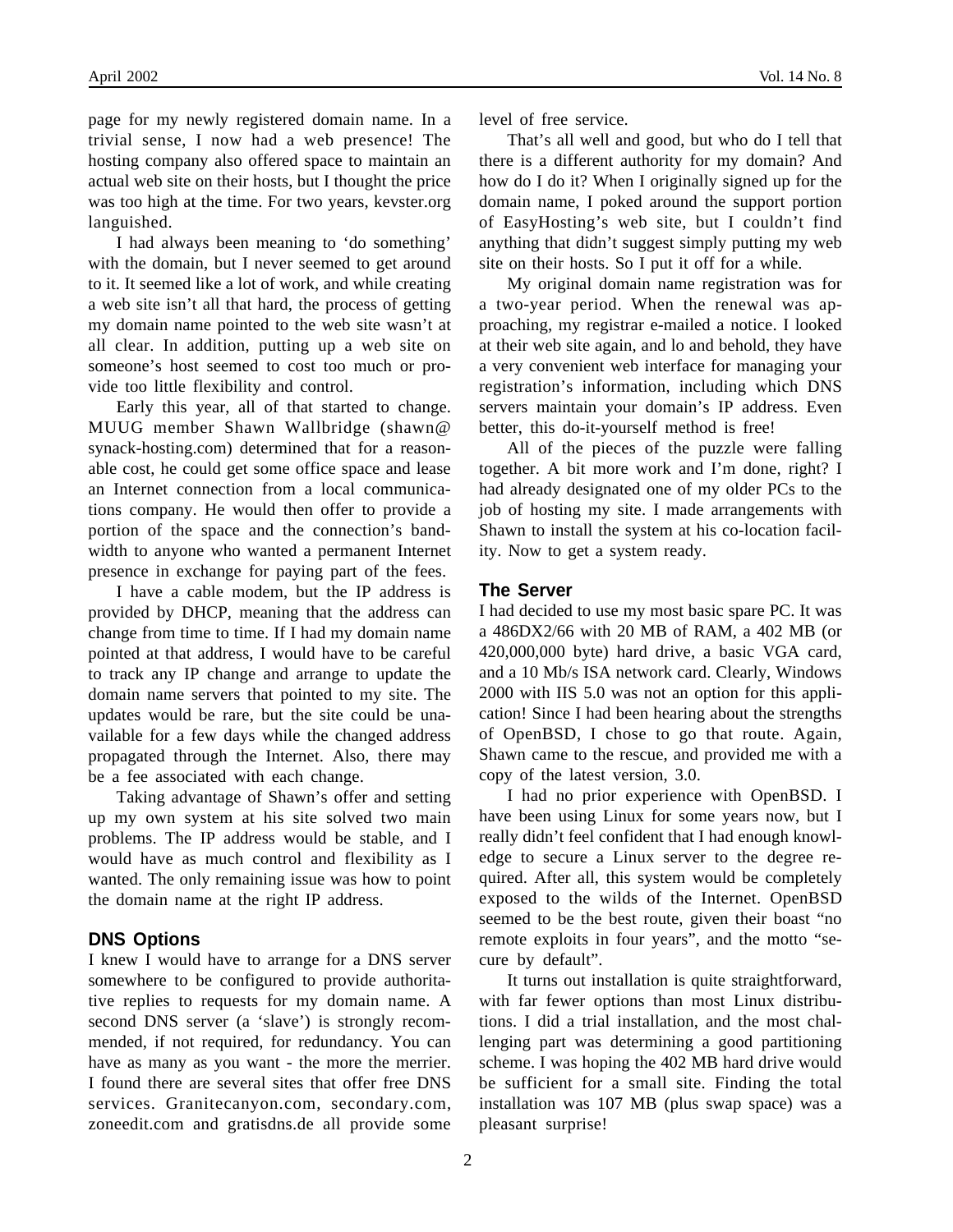May's MUUG presentation will cover the details of a complete OpenBSD install, so I will only mention a few things about my installation. The only package I installed, aside from the four package groups that form the BSD base, was one called "misc" - I didn't install the games or anything related to the X Window System. I felt 40 MB of swap was sufficient for a system with 20 MB of RAM. After looking at a sample partitioning scheme I started with:

|                 | 40 MB  |
|-----------------|--------|
| swap            | 40 MB  |
| $/\text{tmp}$   | 25 MB  |
| $/\mathrm{var}$ | 40 MB  |
| $\sqrt{usr}$    | 257 MB |
| /home           | 10 MB  |

That's when I learned that the total space used by the install was 107 MB (plus swap) of the 402 MB (via 'df'), and that my web stuff would probably go in /var/www. I left it that way anyway, since this was sort of a first draft. SSH and the Apache web server were installed by default, as was sendmail. I wanted to set up remote access for email, so my first thought was to use IMP, but then Gilbert Detillieux pointed out that Squirrel Mail provided similar functionality but was much simpler to install.

I also learned that IMP required PHP (the 'Personal Home Pages' scripting language) version 4.1, but I could only locate PHP 4.0.6 binaries for OpenBSD. IMP needs version 4.1, which is the first version to have IMAP support built in. This is one of the drawbacks to OpenBSD - the versions of the software ports are not always as current as the various Linux distributions. At any rate, Squirrel Mail has its own IMAP routines, and 4.0.6 works just fine.

So far I have installed OpenBSD, enabled SSH and Apache, and installed PHP4, Squirrel Mail, and of course the NTP client. Hey - if you're connected to the Internet, you have no excuse for not having the right time on your system! I ran some tests, and while it worked, it was somewhat slower than I preferred, to put it mildly. I decided to upgrade and run the server on my second-slowest 'spare' PC, a 486DX4/120, with 32 MB of RAM, and since I was going to do a complete reinstall anyway, a 1.2 GB hard drive.

This time I ended up with a little more space for '/var':

/ 40 MB swap 64 MB /tmp 50 MB  $\sqrt{u}$ sr 250 MB /home 100 MB

and the remaining 700 MB for /var. Now, I had intended to put some additional RAM in to bring the total up to 64 MB, but there seemed to be something wrong with the motherboard - only two of the four SIMM sockets seemed to work. Any time I put something into the other two sockets, the system would crash during or shortly after booting.

I was going to stick with the 486, but after reflecting, I took the hard drive out and put it in a Pentium 90, and brought it up to 64 MB RAM. At this point, after all these changes, I didn't want to reinstall everything to increase the swap space, so I just left it. As it is, the system currently has 36 MB of RAM free and isn't using any swap space.

#### **And DNS Again**

Now, at last, the final piece: DNS. The first thing I did was go back to the secondary.com site and register. I could then set up some slave DNS servers, but they needed a primary DNS server from which to transfer the zone files. I had planned to install BIND 9.1 on my new server for that purpose, so I went ahead and entered its address as the primary. Then I returned to the EasyHosting site to enter ns1.secondary.com and ns2.secondary.com as the primary and secondary DNS servers for my domain.

As a side note, the servers you specify here can both be secondary (or 'slave') DNS servers. Primary and secondary servers look the same from that perspective. This is what's called an 'unpublished primary', where the actual primary DNS server is not listed anywhere in the DNS registry.

Oops - the secondaries went into effect immediately (no 'enable' button), and the status came up as 'running, but unable to transfer zone files'.

Then came a few hours devoted to running out to Copperfield's book store to pick up O'Reilly's DNS and BIND book, fourth edition (which now covers BIND 9), reading parts of it to refresh my memory, and setting up the configuration. Oh, and installing BIND itself, from an OpenBSD ports package. Finally, I forced the secondaries to reload the zone files (again from the secondary.com site), and tried it out.